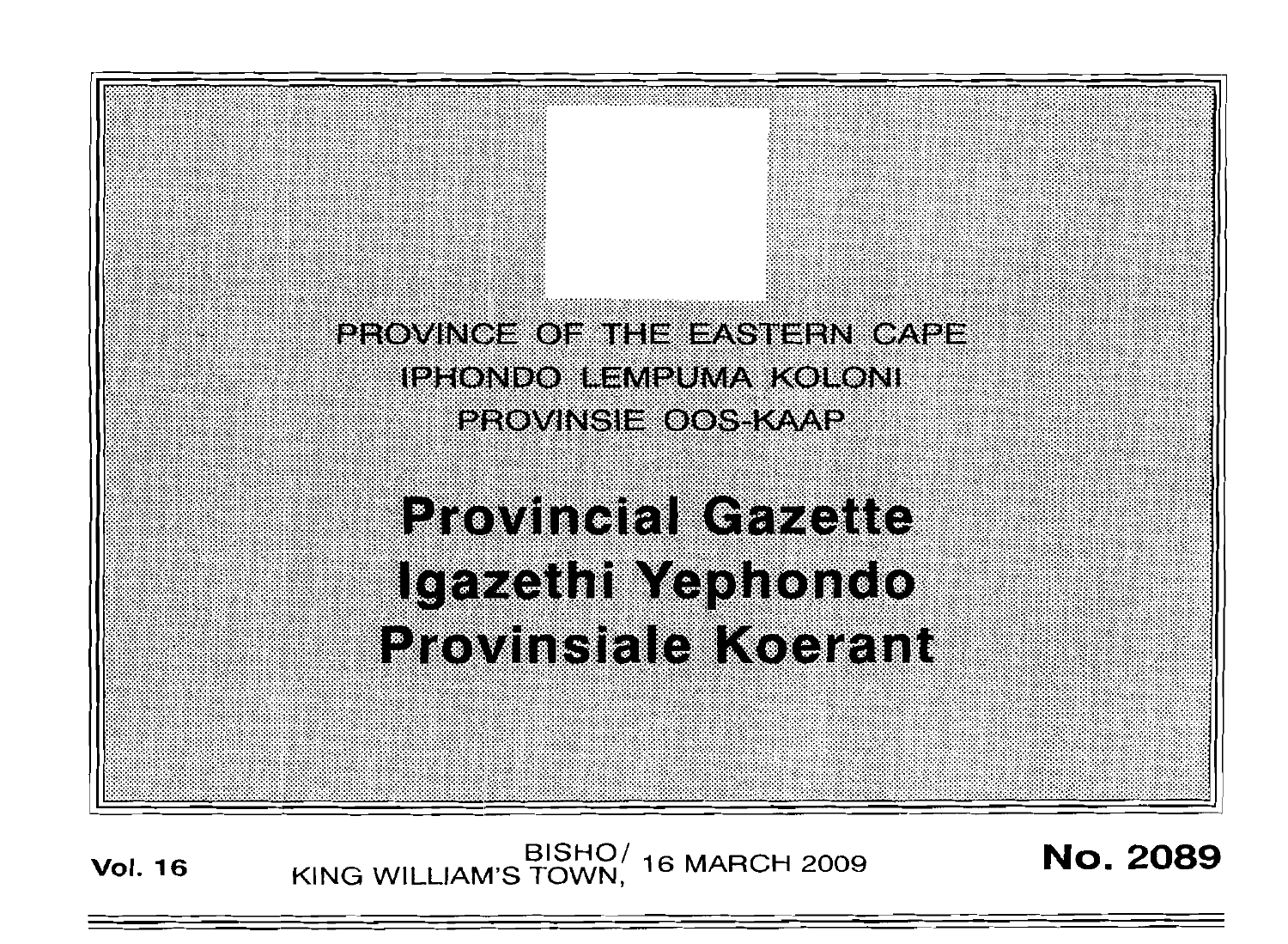| <b>CONTENTS</b> |                                                                                                                   |             |                |
|-----------------|-------------------------------------------------------------------------------------------------------------------|-------------|----------------|
| No.             |                                                                                                                   | Page<br>No. | Gazette<br>No. |
|                 | <b>GENERAL NOTICES</b>                                                                                            |             |                |
|                 | 111 Land Use Planning Ordinance (15/1985) and Removal of Restrictions Act (84/1967): Buffalo City Municipality:   | 3           | 2089           |
|                 | Grondgebruiks Ordonnansie (15/1985) en Wet op Opheffing van Beperkings (84/1967): Buffalostad Munisipaliteit:     | 3           | 2089           |
|                 | 112 Removal of Restrictions Act (84/1967): Nelson Mandela Bay Municipality: Removal of conditions: Erf 216,       | 3           | 2089           |
|                 | Wet op Opheffing van Beperkings (84/1967): Nelson Mandelabaai Munisipaliteit: Opheffing van titelvoorwaardes:     | 4           | 2089           |
| 113             |                                                                                                                   | 4           | 2089           |
| 114             | Development Facilitation Act (67/1995): Establishment of land development area: Portion 2, farm Bitterhill No. 36 | 5           | 2089           |
|                 | <b>LOCAL AUTHORITY NOTICE</b>                                                                                     |             |                |
| 52              |                                                                                                                   |             | 2089           |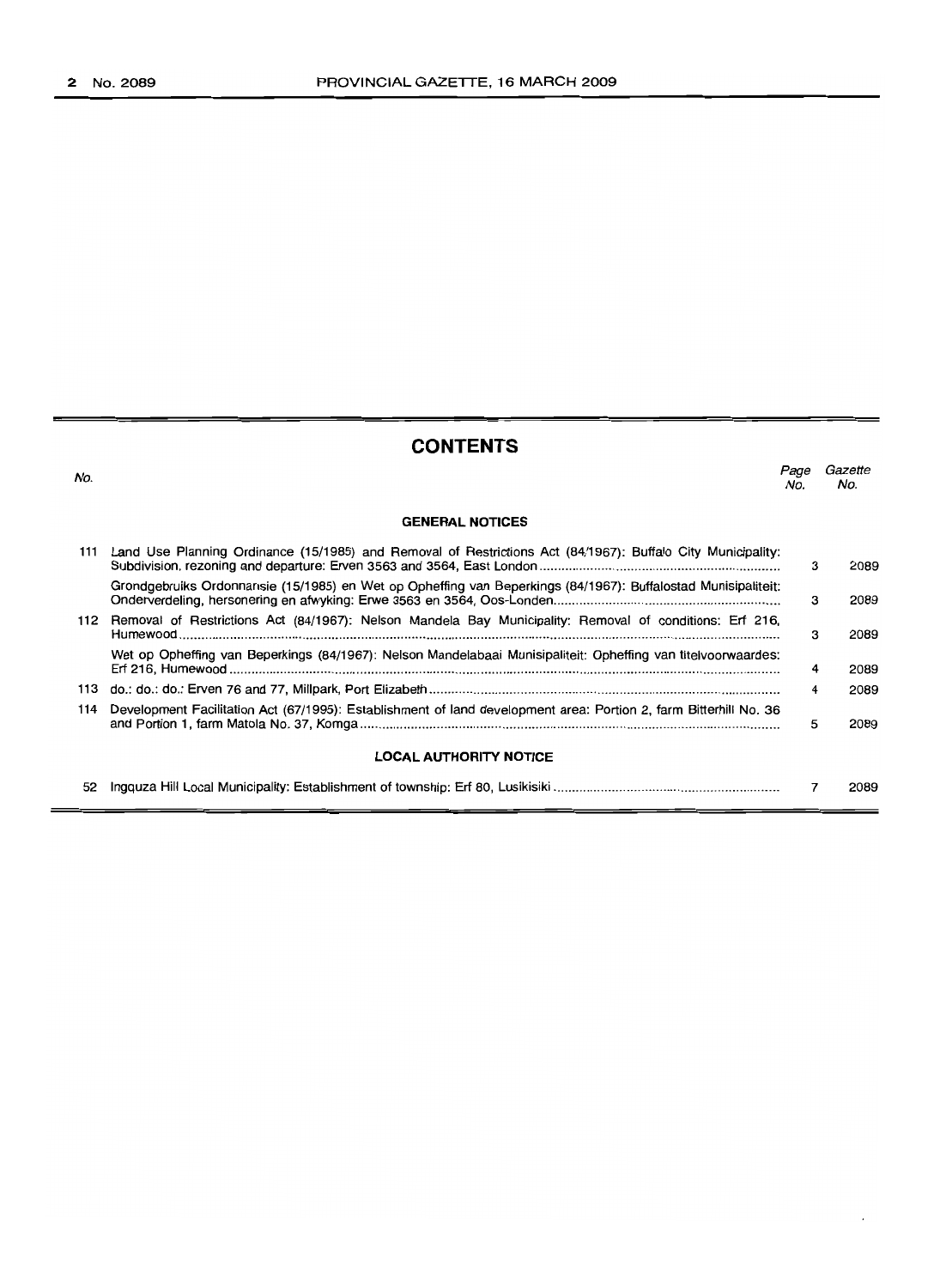# **GENERAL NOTICES**

# No. 111

#### BUFFALO CITY MUNICIPALITY

LAND USE PLANNING ORDINANCE No. 15 OF 1985, REMOVAL OF RESTRICTIONS ACT, 1967 (ACT 84 OF 1967) SEC 3 (6), SUBDIVISION !.T.O. SECTION 24 (2), REZONING I.T.O. SECTION 17 (2) (a), DEPARTURE I.T.O. SECTION 15 (2)

It is hereby notified in terms of the abovementioned Act/Ordinance that the undermentioned application(s) has been received and is open to inspection at Room 4145, 4th Floor, Department of Housing and Local Government and Traditional Affairs, Eastern Cape, Regional Office, Tyamzashe Building, Civic Square, Bisho, and at the Town Planning Enquiry Counter, First Floor, City Engineering Centre, 26 Oxford Street, East London, on weekdays from 08:00 to 13:00.

Any objections, with full reasons therefor, must be lodged in writing with the Municipal Manager, P.O. Box 134, East London, not later than 6 April 2009, quoting the above Act and the objector's erf number.

Nature of application:

1. Removal of title condition D (a) applicable to Erven 3563 and 3564, East London: 51 and 53 Tapson Street, Chiselhurst, in order to subdivide the property.

2. Subdivision of the erven.

3. Rezoning of the erf from Authority Zone 2 to Residential Zone 3B purposes.

4. Departure for the relaxation of the building lines.

Applicant: Nanette Turner.

#### G.G. SHARPLEY, Municipal Manager

(5536)

### BUFFALOSTAD MUNISIPALITEIT

**• I**

GRONDGEBRUIKSORDONNANSIE No. 15 VAN 1985, OPHEFFING VAN VOORWAARDES WET VAN 1967 (WET 84 VAN 1967), SEKSIE 3 (6), ONDERVERDELING I.T.V. SEKSIE 24 (2), HERSONERING I.T.V. SEKSIE 17 (2) (a), AFWYKING I.T.V. SEKSIE 15 (2)

Kragtens bostaande Ordonnansies word hiermee kennis gegee dat onderstaande aansoek ontvang is en ter insae Iê by Kamer 4145, 4de Verdieping, Departement Behuising, Plaaslike Regering en Tradisionele Sake, Oos-Kaap Streekkantoor, Tyamzashegebou, Burgerplein, Bisho, en by die navraetoonbank van die Stadsbeplanningstak, Eerste Verdieping, Stadsingenieursentrum, Oxfordstraat 26, Oos-Londen, op weeksdae van 08:00 tot 13:00.

Enige besware, met volledige redes daarvoor, moet voor of op 6 April 2009 skriftelik by die Munisipale Bestuurder, Posbus 134, Oos-Londen ingedien word met vermelding van bogenoemde Wet en die beswaarmaker se erfnommer.

Aard van aansoek:

1. Opheffing van titelvoorwaarde D (a) van toepassing op Erwe 3563 en 3564, Oos-Londen, Tapsonstraat 51 en 53, Chiselhurst, sodat dit onderverdeel kan word.

2. Onderverdeling van die erwe.

3. Hersonering van die erf vanaf Gesagsdoeleindes sone 2 na Woondoeleindes sone 3B.

4. Afwyking vir die verslapping van die boulyne.

Aansoeker: Nanette Turner.

#### G.G. SHARPLEY, Munisipale Bestuurder

(5536)

# No. 112

#### NELSON MANDELA BAY MUNICIPALITY

REMOVAL OF RESTRICTIONS ACT, 1967 (ACT 84 OF 1967)

#### ERF 216, HUMEWOOD (15 LA ROCHEDRIVE) (CF09/00216) (02130135) (LM)

Notice is given in terms of section 3 (6) of the above Act that the undermentioned application has been received and is open to inspection at Room 4178, Fourth Floor, Office for Housing and Local Government: Eastern Cape, Tyamzashe Building, Civic Square, Bisho, and at the office of the Nelson Mandela Bay Municipality, Second Floor, Brister House, Govan Mbeki Avenue, Port Elizabeth.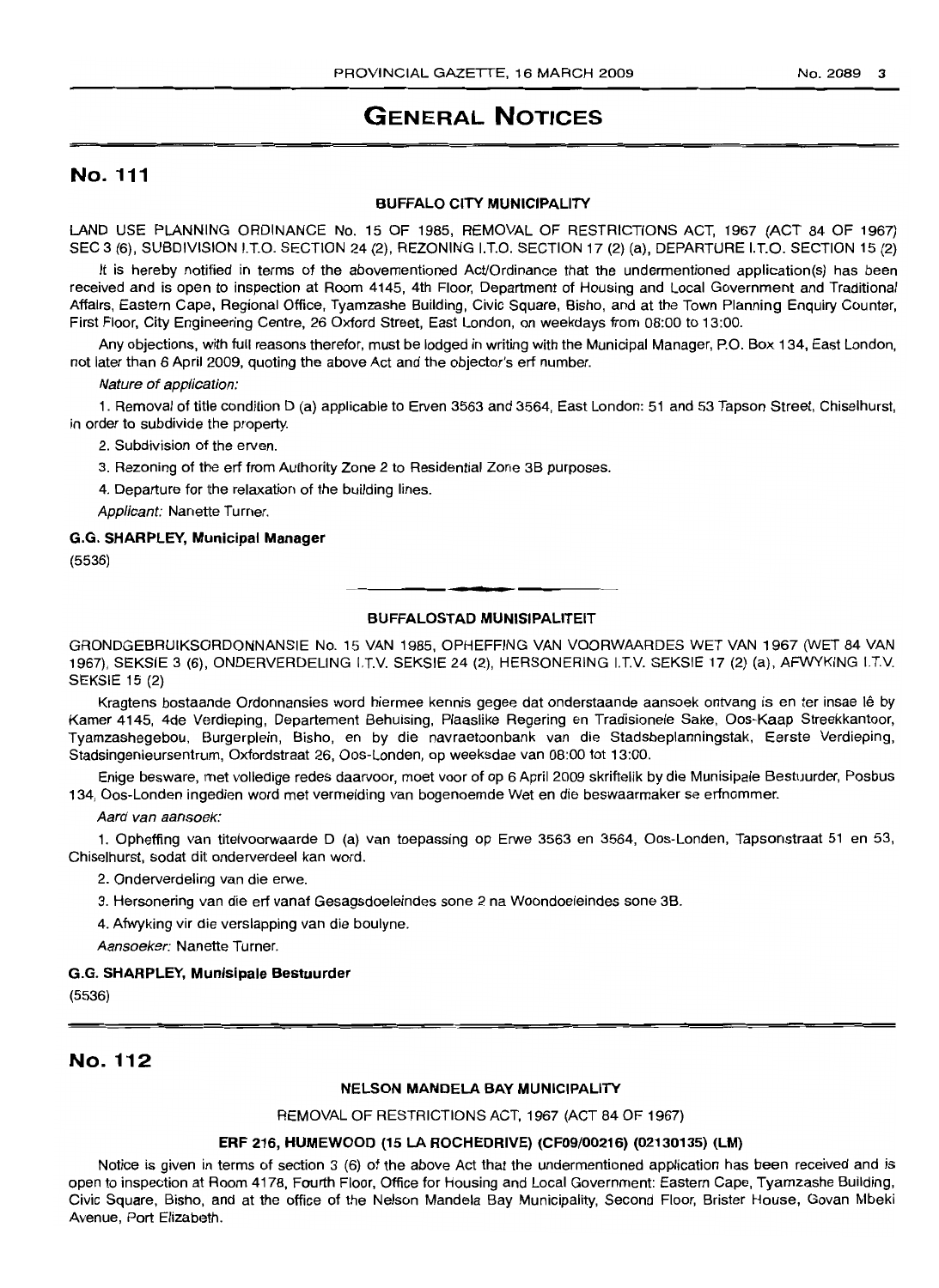Any objections, with full reasons therefor, should be lodged in writing with the Municipal Manager, PO Box 116, Port Elizabeth, 6000, on or before 30 March 2009, quoting the above act and the objector's ert number.

Applicant: Metroplan on behalf of Steinbromat (Pty) Ltd.

Nature of application: Removal of title conditions applicable to Erf 216, Humewood.

Ref: 80-24 February 2009.

#### J. G. RICHARDS, Municipal Manager

# **•** NELSON MANDELABAAI MUNISIPALITEIT

WET OP OPHEFFING VAN BEPERKINGS, 1967 (WET 84 VAN 1967)

#### ERF 216, HUMEWOOO (LA ROCHERYLAAN 15) (CF09/0021S) (02130135) (LM)

Kennis word gegee kragtens artikel 3 (6) van bogemelde Wet dat onderstaande aansoek ontvang is en ter insae lê by Kamer 4178, Vierde Verdieping, Kantoor vir Behuising en Plaaslike Regering: Oos-Kaap, Tyamzashe-gebou, Civic Square, Bisho, en in die kantoor van die Nelson Mandelabaai Munisipaliteit, Tweede Verdieping, Brister House, Govan Mbekilaan, Port Elizabeth.

Enige besware, volledig gemotiveer, moet nie later nie as 30 Maart 2009 skriftelik by die Munisipale Bestuurder, Posbus 116, Port Elizabeth, 6000, ingedien word, met vermelding van bogenoemde Wet en die beswaarmaker se erfnommer.

Aansoeker: Metroplan namens Steinbromat (Edms) Bpk.

Aard van aansoek: Die opheffing van die titelvoorwaardes van toepassing op Ert 216, Humewood.

Verw: 80-24 Februarie 2009.

#### J. G. RICHARDS, Munisipale Bestuurder

## **No.113**

#### DEPARTMENT OF HOUSING, LOCAL GOVERNMENT AND TRADITIONAL AFFAIRS

#### (EASTERN CAPE PROVINCE)

#### NELSON MANDELA BAY MUNICIPALITY

#### REMOVAL OF RESTRICTIONS ACT, 1967: ERVEN 76 AND 77, MILL PARK, PORT ELIZABETH

Under section 2 (1) of the Removal of Restrictions Act, 1967 (Act 84 of 1967), as amended, and on application by the owner of Ert 76 and 77, Mill Park, Port Elizabeth, conditions C1 (a), (b), (c) and (d); 0 (4), (5) and (6); C (a), (b), (c) and (d); D (4), (5) and (6) in Deeds of Transfer Nos. T38294 of 1997 and T4592 of 1989 are hereby removed.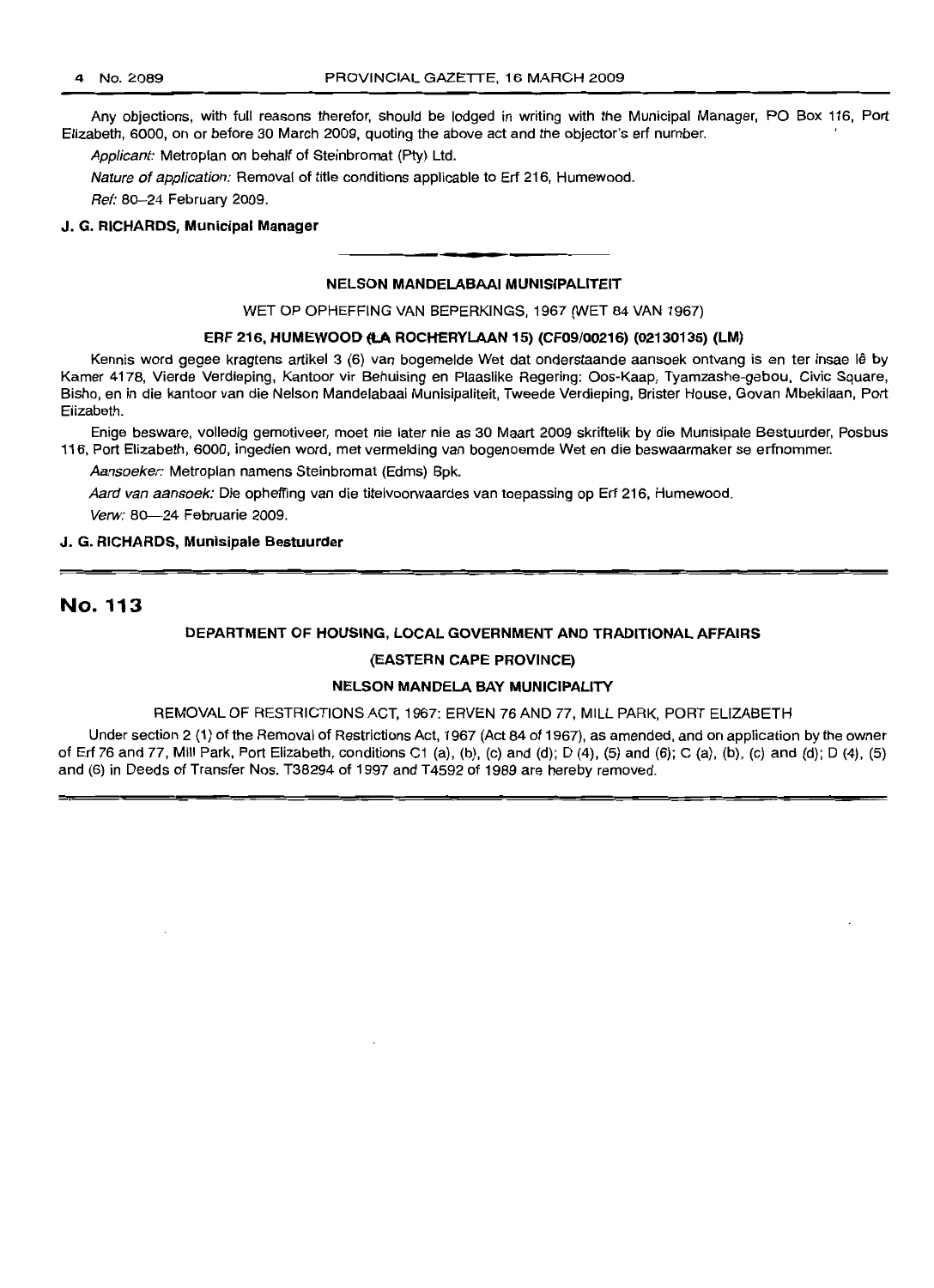## No. 114

## NOTICE IN TERMS OF REGULATION 21(10) OF THE REGULATIONS UNDER THE DEVELOPMENT FACILITATION ACT, 67 OF 1995

NOTICE is hereby given that NPM PLANNING acting on behalf of MATOLA FARM TRUST NO. IT 1643 has lodged an application in terms of the Development Facilitation Act for the establishment of a land development area on THE CONSOLIDATED FARM COMPRISING REM PORTION 2 OF THE FARM BITTERHILL NO, 36 AND PORTION 1 OF THE FARM MATOLA NO. 37, KOMGA.

The application consists of the following:

- $\blacksquare$  The consolidation of the above properties;
- \* The obtaining of land use rights (zonings) to permit a resort development on the consolidated property;
- .. The subdivision of the proposed land development area, inter alia, to permit separate tItle to 30 Individual residential erven,

The relevant plan(s), document{s) and Information are available for Inspection at Department of Local Govemment and Traditional Affairs, Room 4149, Fourth Floor, Tyarnzashe Building, Phola Avenue, Shisho, 5605 and at the offices of the land development applicant for a period of 21 days from .............................

The application will be considered at a TRIBUNAL HEARING to be held at the  $2<sup>nd</sup>$  FLOOR BOARDROOM. DEPARTMENT OF LOCAL GOVERNMENT AND TRADITIONAL AFFAIRS, TYAMZASHE BUILDING, PHOLA AVENUE, BHISHO *on* 4 JUNE 2009 at 09h30 and the PRE-HEARING conference will be held at the SAME VENUE on 5 MAY 2009 at 09H30.

Any person having an interest in the application should please note that

- 1. You may within a period of 21 days from the date of the publication of this notice, provide the Designated Offlcerwfth your written objections or representations; or
- 2. If your comments constitute an objection to any aspect of the land development appllcatlon, you must appear in person or through a representative before the Tribunal on the date mentioned above. Any written objection or representation must state the name, address and contact number of the person or body making the objection or representation, the interest that such person or body has in the matter and the reason fer the objection or representation. .

Any written objection or representation must be delivered to the Designated Officer at the Department of Local Government and Traditional Affairs, Room 4149, Fourth Floor, Tyamzashe Building, Phola Avenue, BHISHO, 5605.

You may contact Mr M.M. Mona on Telephone No. 040 6095449 or Fax. No. 040 609 5383 If you have any queries concerning the application.

#### LAND DEVELOPMENT APpLICANT

NPM PLANNING 7 King Street, Southomwood, East London<br>Tel: 043–7222935 D43-7222935 Fax: 043-086 5093487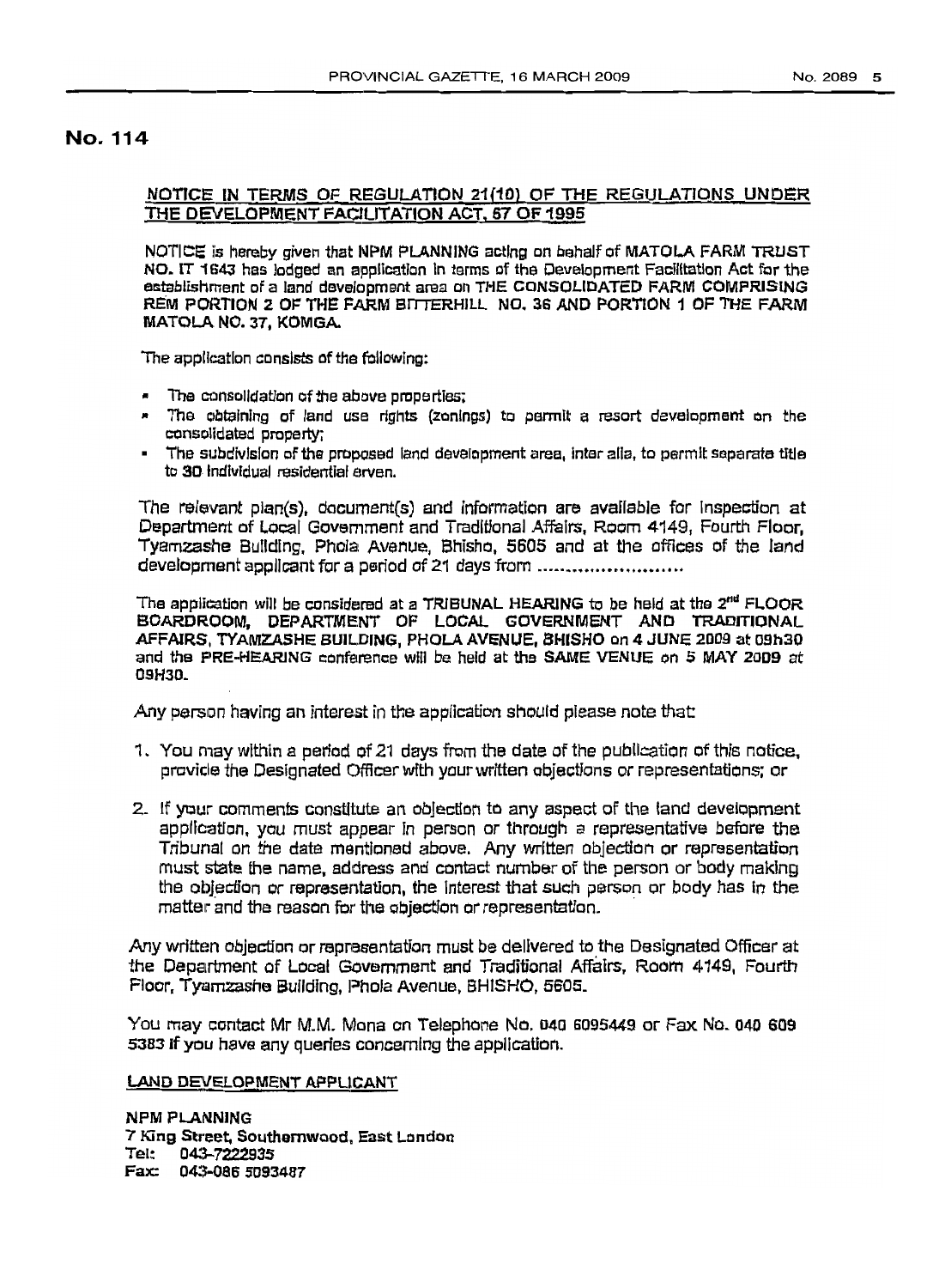## ISAZISO SESICELO SOPHUHUSO MHLABA NGOKUBHEKfSELELE\_KUMTHETHO WAMSHUMI AMATHANDATHU (67) KUMTHETHO WONYAKA KA 1995

lsaziso slyanlkezelwa ukuba lnkampanl yakwa NPM PLANNLNG emele i MATOLA. FARM 'TRUST NO.IT 1643 hangenisa isice/o sckuphuhllsa umhlaba ngoko Mmiselo wo Mthetho woququzelelo lophuhliso mhlaba wonyaka ka 1995 kwi fama edityanisiweyo equlathe INTSALELA, ISAHLULO SESIBINI (2) SEFAMA I BITTERHILL NO.36 KUNYE NESAHLULO SOKUQALA SEFAMA I MATOLA NO.37. e KOMGA.

Esi slcalo sima ngcluhlobo:

- $\equiv$  Ukudityaniswa kwezi fama zikhankanyiweyo apha ngentla.
- Ukufum·ana amalungelo okusetyenziswa kcmhlaba ukuze kuvumaleke okanye kuvulwa indawo yolconwaba kunye nckuehltha ii holide.
- Okwahlulwa kwa/o mhlaba ocetyelwa kuphuhllswa, kwezinye Indawo, ukuvumeJa i Tayitile ezimeleyo kwiziza ezizimejeyo ezi ngamashumi amathathu ezilungiselelwe ukuhlala abantu.

liPlani ezinxulumene noku, Amaxwebhu kunye neeNkcukacha zikulungele ukuhlolwa kwaye ziyafumaneka kwlsebe 10 Rhulumente wesekheya nem/cimbi yamasiko ne:zithethe *!<wi* gumbi 4149 kumgangatho wasine kwisakhiwo i Tyamzashe, Phola Avenyu e Bhisho, 5605 kwakunye nasezi ofisini zalowo ufake isicelo sokuphuhlisa umhlaba zingaphelanga iintsuku eziyl 21 ukususela ngomhla we 2 Matshf 2009

Esl slcelo slya kuqwalaselwa Iewl Tribunal Hearing eyakuba Ibanja/we kumgangatho wasibini, kwigumbi lokuchophela imicimbi, kwisebe lo Rhulumente wesekhaya nemicimbi yamasiko nazithethe, kwisakhiwo i Tyamzashe, Phola Avenyu, e Bhisho ngonhla we 4 kwi nyanga Yesillmela ku nyaka ka 2009 ngo 09h30 kuze kuthi ngomhla we 5 ku Meyi kunyaka ka 2009 ngo 09h30 kubanjwe inkomfa yodliwano ndlebe phambi kokuba kudibane igqiza kwakule ndawo inys.

Nawuphi umntu onomdla kwesi slcelo makaqwalasele cku;

- 1. Ungathi unikazele ngesichaso esibhaliweyo okanye isihlomalo kwigosa elinyuliweyo zingaphelanga intsuku eziyi 21.
- 2. Ukuba isichaso sakho sithe saveza umba ofuna ukuqwalaselwa malunga nesl slcelo sokuphuhIlsa lomhlaha, kuyakufuneke uvele Islqu sakho okanye i Gqwetha lakho phambi kwe gqiza lovavanyo ngalomhla uchaziweyo ngasentla.

Nayiphi inkcaso ebhaliweyo masisiwe kwigosa elinyuliweyo kwisebe lo Rhulumente wesekhaya namicimbi yamasiko nezithethe kwi gumbi 4149, kumgangatho wesine, kwisakhiwo i Tyamzashe, Phola Avenyu, e Bhisho, 5605.

Unguxhulumana no Mnu. M.M. Mona kula nombolo, 040-6095449 okanys umfekisere kule nombolo, 040-609 5383 xa unlmlbuzo okanye ungaqondi malunga nasi sicelo

OFAKE JSICELO SOKUPHUHLlSA UMHLABA NPM PLANNING CC 7 King street southemwood, East London Ifoni: 043-7222935 lfekisi: 086-5093487